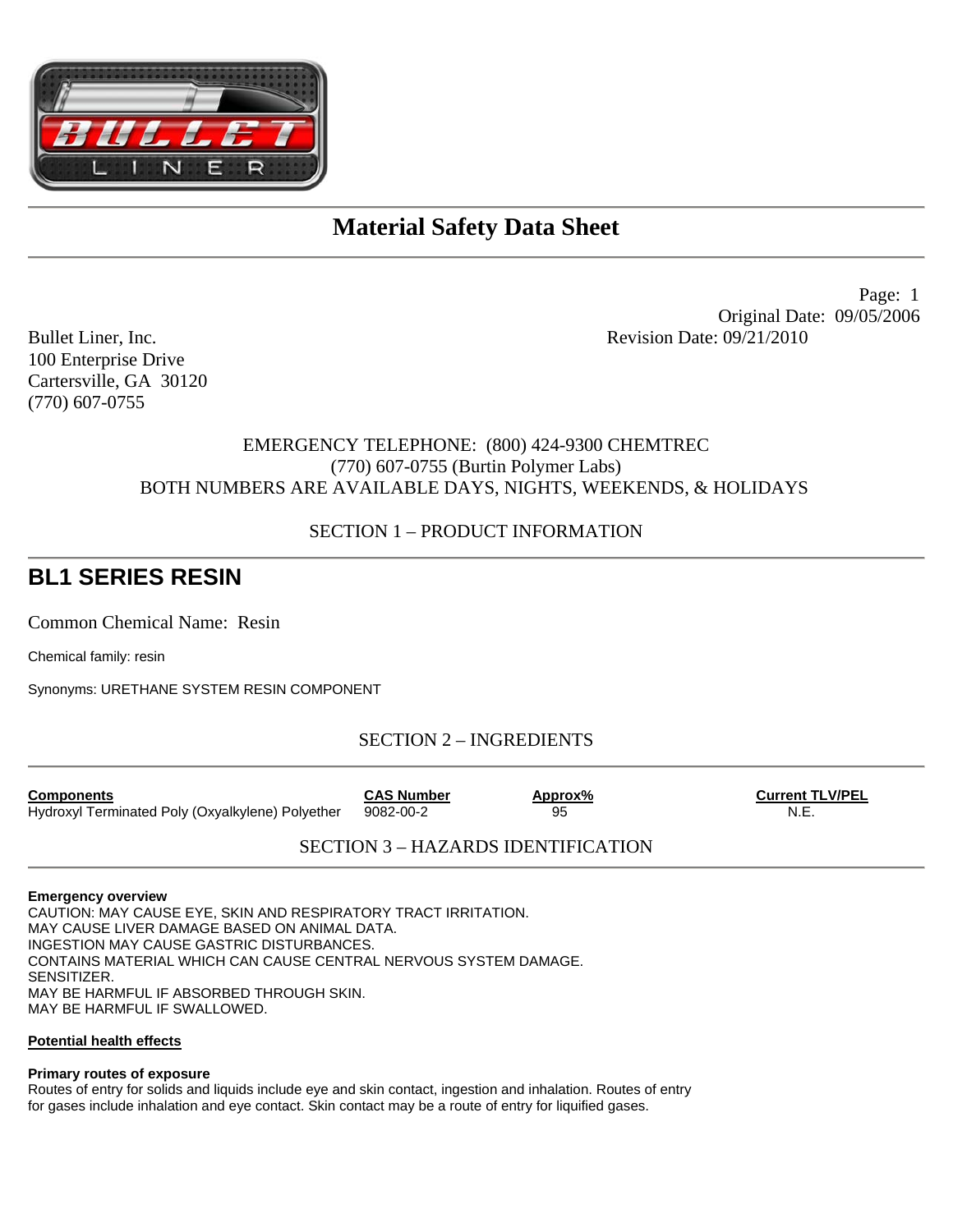# **BL1 SERIES RESIN**

Bullet Liner

# **Material Safety Data Sheet**

SECTION 3 – HAZARDS IDENTIFICATION (continued)

#### **Acute toxicity:**

Ingestion may cause gastrointestinal disturbances.

#### **Irritation:**

Irritating to respiratory system. Irritating to eyes and skin.

*Information on: Polyol Contact with the eyes and skin may result in irritation.* 

#### **Repeated dose toxicity:**

#### **Medical conditions aggravated by overexposure:**

Individuals with pre-existing diseases of the skin, respiratory disorders or impaired function for the liver/kidneys may have increased susceptibility to excessive exposures.

### SECTION 4 – FIRST AID MEASURES

#### **General advice:**

Remove contaminated clothing.

#### **If inhaled:**

Remove the affected individual into fresh air and keep the person calm. Assist in breathing if necessary. Immediate medical attention required.

#### **If on skin:**

Wash affected areas thoroughly with soap and water. Immediate medical attention required.

#### **If in eyes:**

In case of contact with the eyes, rinse immediately for at least 15 minutes with plenty of water. Immediate medical attention required.

#### **If swallowed:**

Rinse mouth and then drink plenty of water. Do not induce vomiting. Immediate medical attention required.

#### **Note to physician**

Antidote: Administration of ethanol may counteract the effects of ethylene glycol, such as metabolic acidosis and renal damage. 4-Methylpyrazole (a competitive inhibitor of alcohol dehydrogenase) can be used as an antidote in ethylene glycol poisoning.

### SECTION 5 – FIRE FIGHTING MEASURES

Flash point: 126 °C (closed cup)

Auto ignition: No data available.

**Suitable extinguishing media:** 

water, dry extinguishing media, carbon dioxide, foam

### **Hazards during fire-fighting:**

No particular hazards known.

#### **Protective equipment for fire-fighting:**

Firefighters should be equipped with self-contained breathing apparatus and turn-out gear.

Page: 2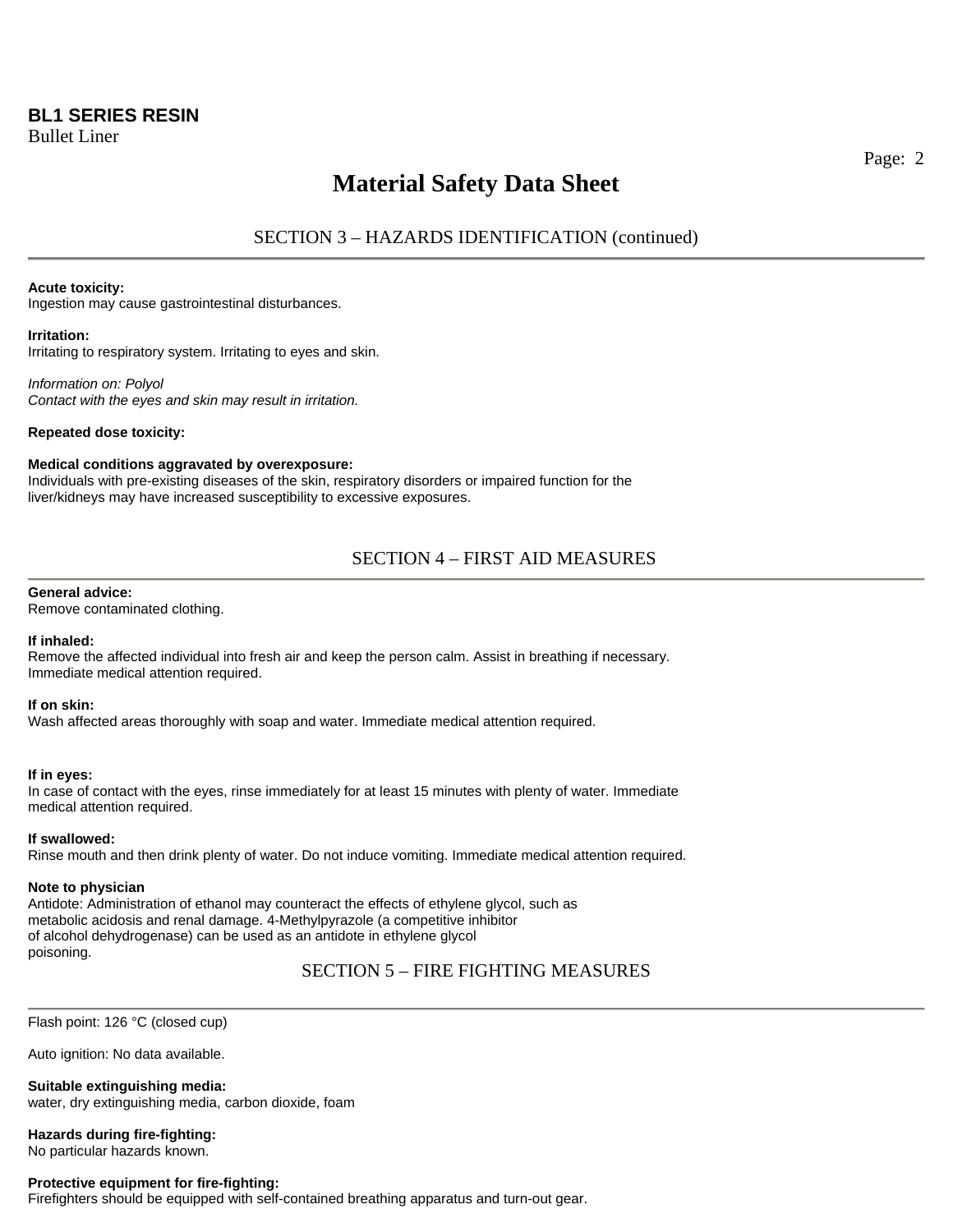# **Material Safety Data Sheet**

# SECTION 6 – ACCIDENTAL RELEASE MEASURES

#### **Environmental precautions:**

This product is regulated by CERCLA ('Superfund').

#### **Cleanup:**

Spills should be contained, solidified, and placed in suitable containers for disposal.

### SECTION 7 – STORAGE AND HANDLING

### **Handling**

**Protection against fire and explosion:**  No explosion proofing necessary.

#### **Storage**

**General advice:**  No special precautions necessary.

**Storage stability:**  Storage temperature: 70 - 80 °F Protect against moisture.

### SECTION 8 – EXPOSURE CONTROLS AND PERSONAL PROTECTION

## **Advice on system design:**

Provide local exhaust ventilation to control vapors/mists.

#### **Personal protective equipment**

#### **Respiratory protection:**

Wear a NIOSH-certified (or equivalent) organic vapor/particulate respirator as needed.

**Hand protection:**  Chemical resistant protective gloves

#### **Eye protection:**

Wear face shield or tightly fitting safety goggles (chemical goggles) if splashing hazard exists.

#### **General safety and hygiene measures:**

Avoid contact with skin. Wear protective clothing as necessary to prevent contact. Avoid inhalation of vapors/mists. Handle in accordance with good industrial hygiene and safety practice.

### SECTION 9 – PHYSICAL AND CHEMCIAL PROPERTIES

| Form:<br>Odor: | liauid<br>faint odor, amine-like |         |
|----------------|----------------------------------|---------|
| Color:         | black                            |         |
| pH value:      | >7                               |         |
| Bulk density:  | 8.5 lb/USa                       | (25 °C) |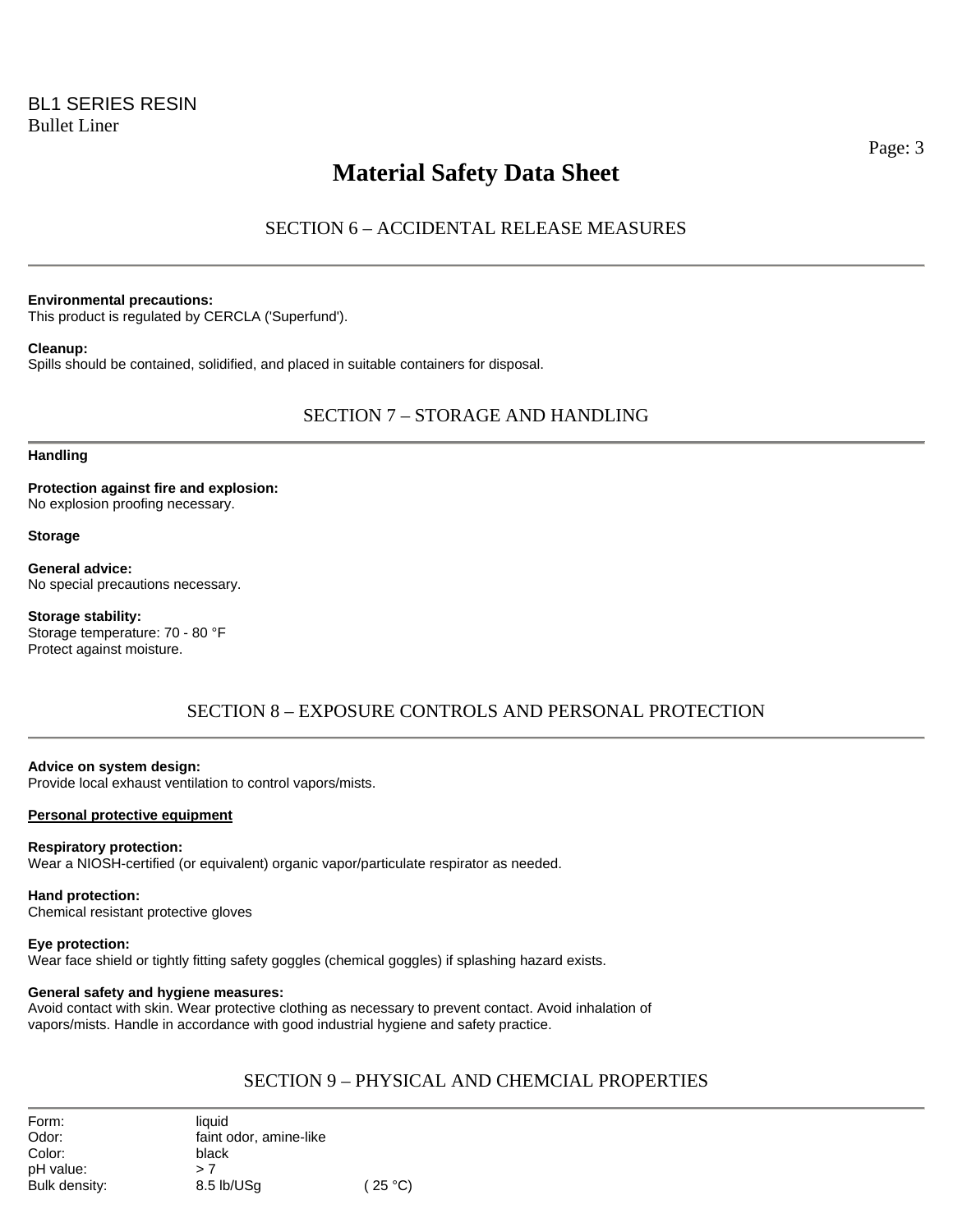# BL1 SERIES RESIN Bullet Liner

Page: 4

# **Material Safety Data Sheet**

SECTION 10 – STABILITY AND REACTIVITY

**Conditions to avoid:**  > 80 degrees Fahrenheit Avoid moisture.

**Decomposition products:**  carbon monoxide, carbon dioxide

**Thermal decomposition:**  No data available.

**Corrosion to metals:**  No corrosive effect on metal.

## SECTION 11 – TOXICOLOGICAL INFORMATION

No data available.

## SECTION 12 – ECOLOGICAL INFORMATION

No data available.

# SECTION 13 – DISPOSAL CONSIDERATION

#### **Waste disposal of substance:**

Incinerate in a licensed facility. Do not discharge substance/product into sewer system. Dispose of in a licensed facility.

#### **Container disposal:**

Steel drums must be emptied and can be sent to a licensed drum reconditioner for reuse, a scrap metal dealer or an approved landfill. Refer to 40 CFR § 261.7 (residues of hazardous waste in empty containers). Decontaminate containers prior to disposal. Recommend crushing, puncturing or other means to prevent unauthorized use of used containers.

### SECTION 14 – TRANSPORTATION INFORMATION

## **Land transport**

*USDOT* 

Not classified as a dangerous good under transport regulations

#### **Sea transport**

#### *IMDG*

Not classified as a dangerous good under transport regulations

#### **Air transport**

*IATA/ICAO* 

Not classified as a dangerous good under transport regulations